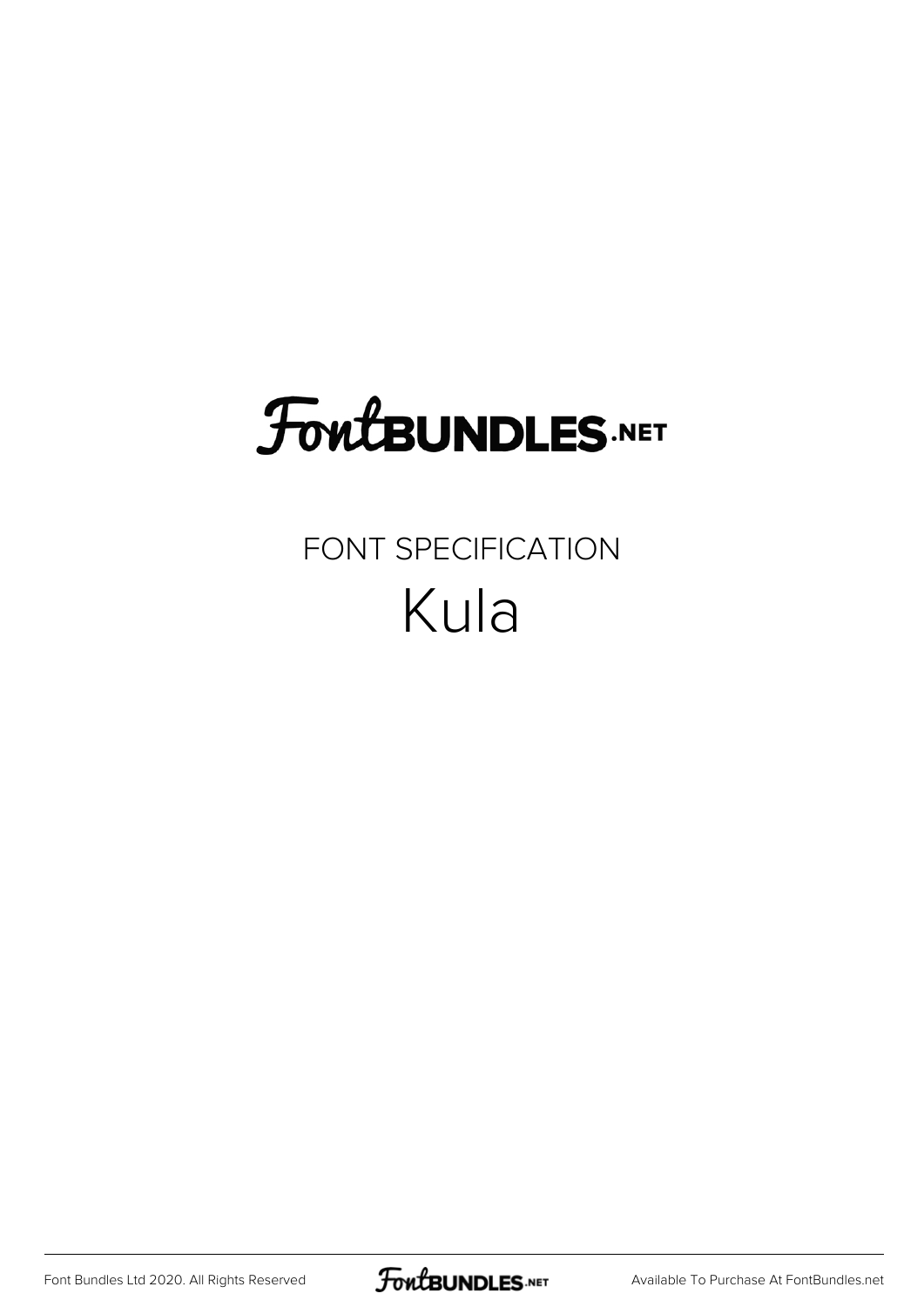Kula - Regular

**Uppercase Characters** 

## **ABCDEFGHIJKLMNOP** QRSTUVWXYZ

Lowercase Characters

## abcdefghijklmnopqrstu **vwxyz**

Numbers

## 0123456789

Punctuation and Symbols

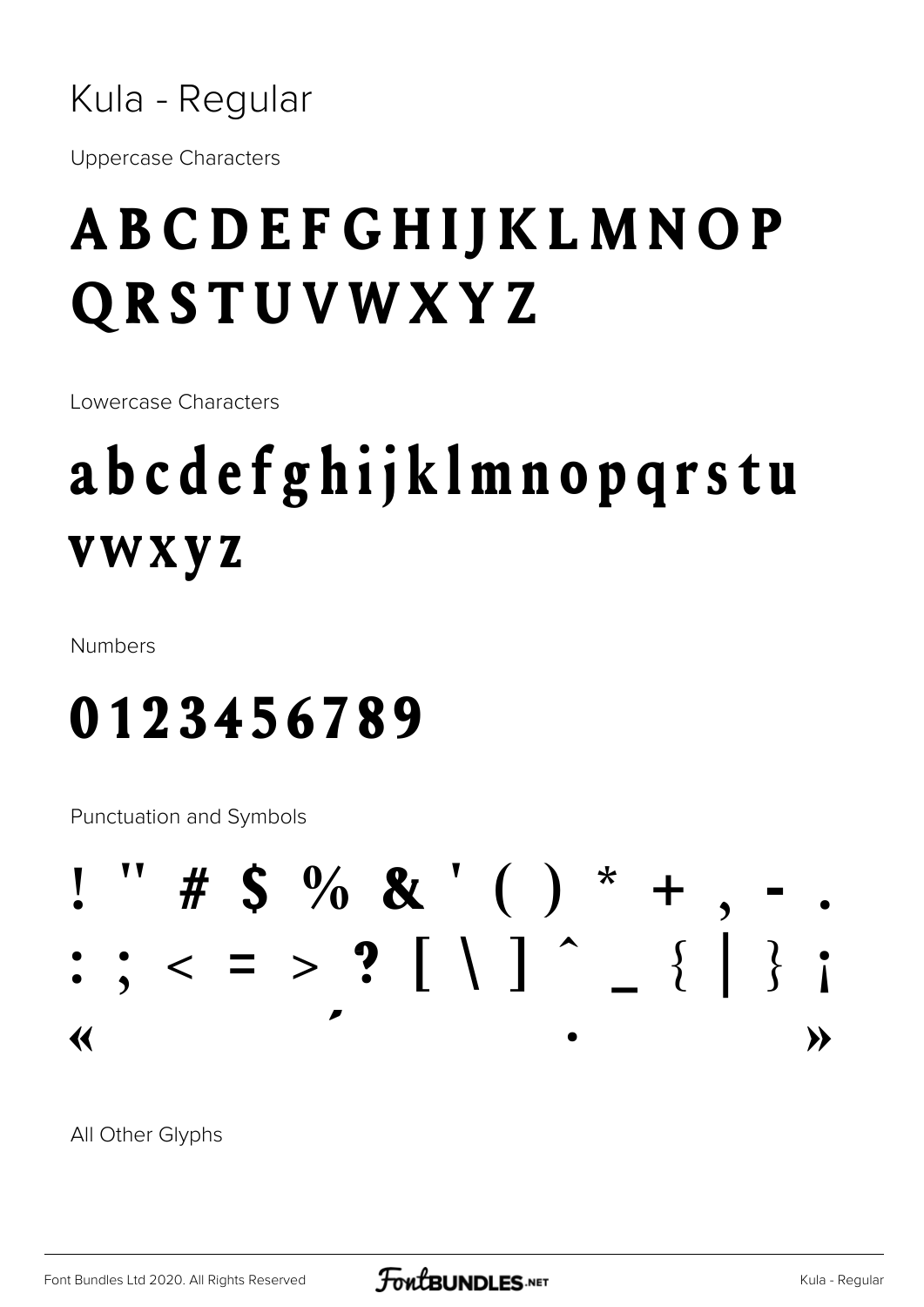# **À Á Â Ã Ä Å Ç È É Ê Ë Ì Í Î Ï Ñ Ò Ó Ô Õ Ö Ø Ù Ú Û Ü Ý à á â ã ä å ç è é ê ë ì í î ï ñ ò ó ô õ ö ø ù ú û ü ý ÿ Ā ā Ă ă Ć ć Č č**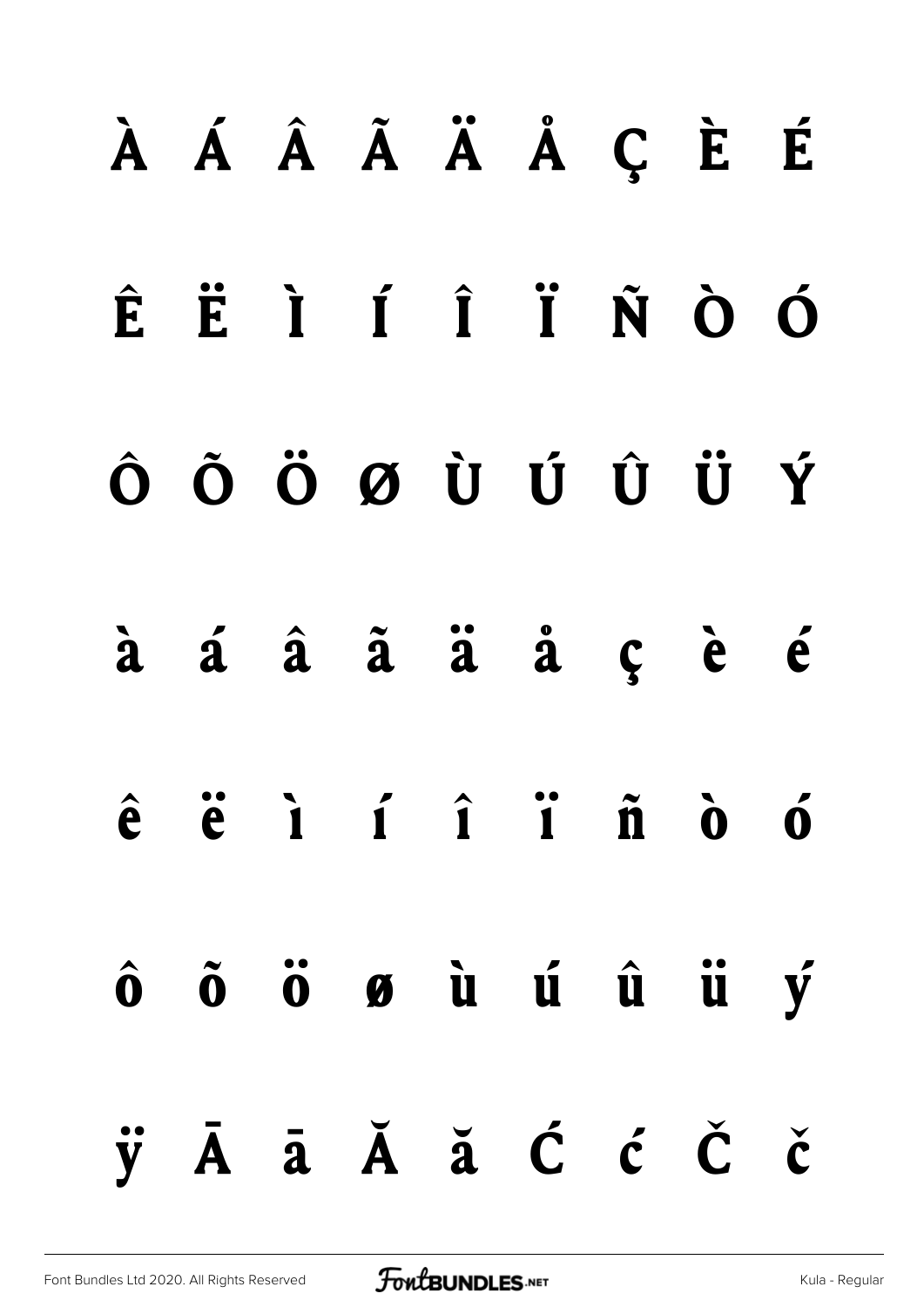|  |  |             | ĎďĒēĖėĚěĞ                                                                                                                                                                                                         |  |
|--|--|-------------|-------------------------------------------------------------------------------------------------------------------------------------------------------------------------------------------------------------------|--|
|  |  |             | $\check{g}$ $\check{I}$ $\check{I}$ $\check{I}$ $\check{I}$ $\check{I}$ $\check{L}$ $\check{I}$                                                                                                                   |  |
|  |  |             | L'INÍÑ ň Ŏ Ō Ŕ                                                                                                                                                                                                    |  |
|  |  |             | $\acute{\mathbf{r}}$ $\acute{\mathbf{R}}$ $\acute{\mathbf{r}}$ $\acute{\mathbf{S}}$ $\acute{\mathbf{S}}$ $\acute{\mathbf{S}}$ $\acute{\mathbf{S}}$ $\acute{\mathbf{S}}$ $\acute{\mathbf{S}}$ $\acute{\mathbf{S}}$ |  |
|  |  |             | Ť ť Ũ ũ Ū ū Ů ů Ÿ                                                                                                                                                                                                 |  |
|  |  |             | Ź ź Ż Ż Ž Ž Q G I                                                                                                                                                                                                 |  |
|  |  | N R Y B H L |                                                                                                                                                                                                                   |  |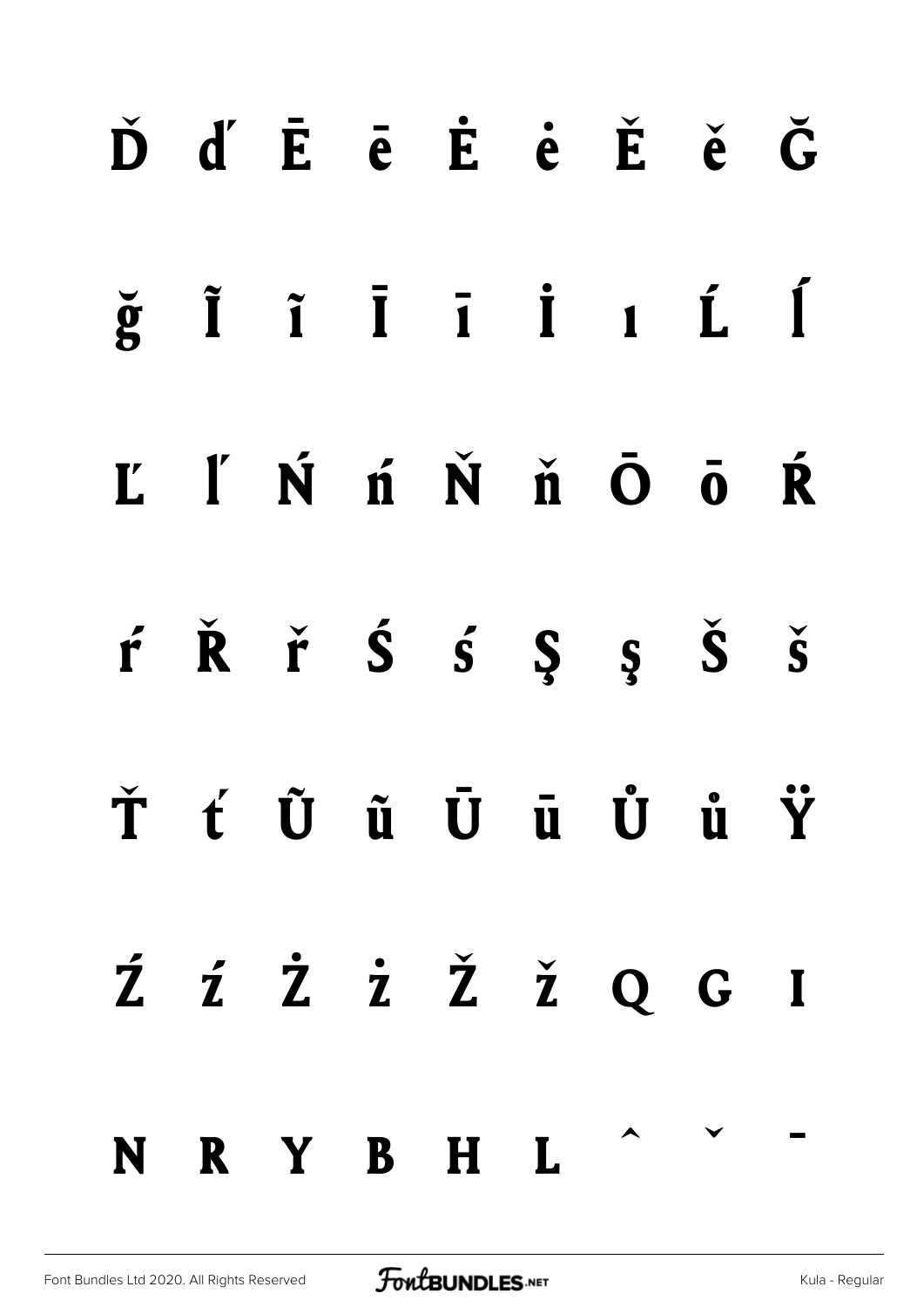## $\bullet$ A C D E J K M O P T U V W Z Ě  $G$  $\bullet$  $\zeta$  $\bullet$  $\blacktriangleleft$  $\times$   $\epsilon$  F S X

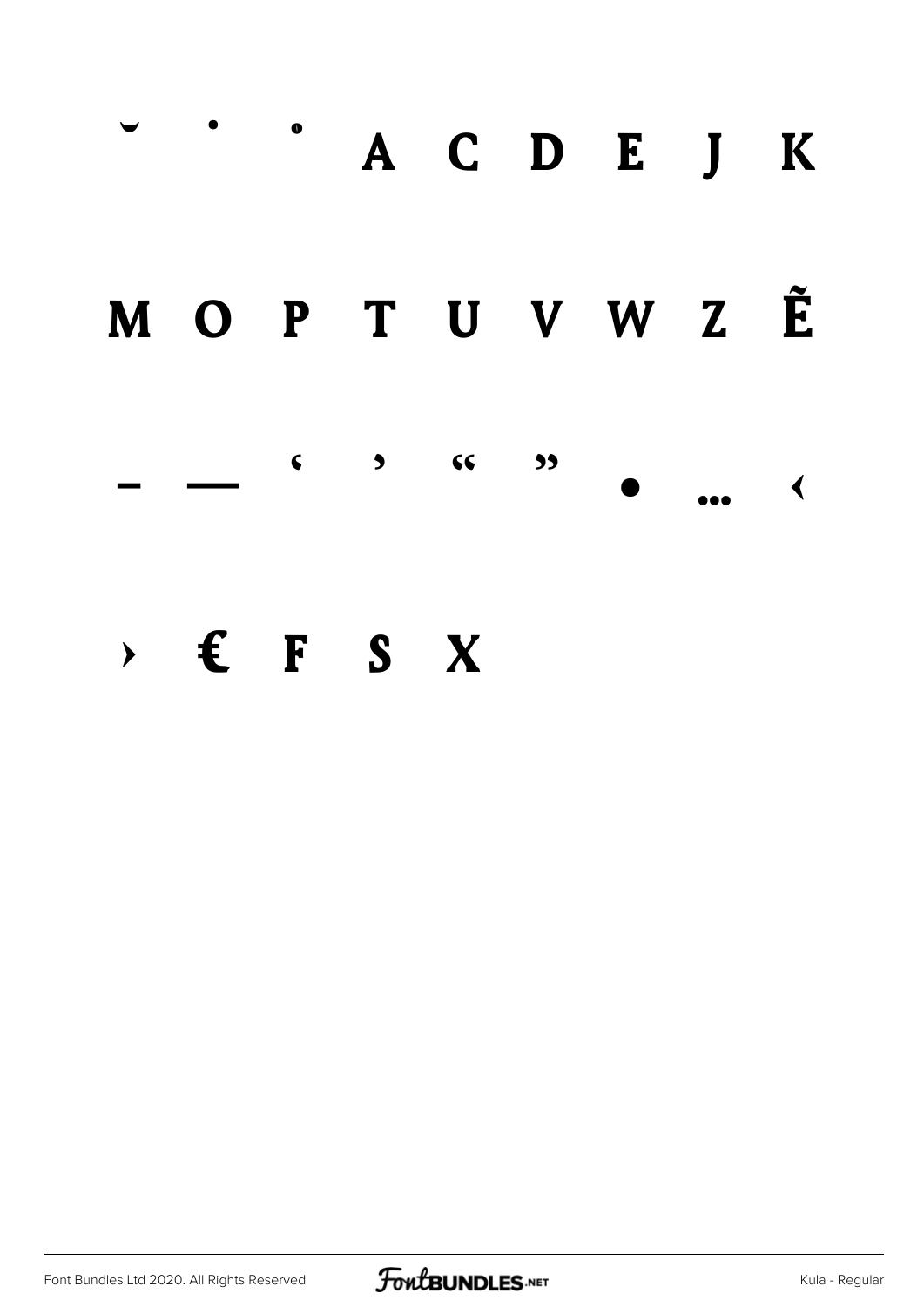### Kula Blur - Regular

**Uppercase Characters** 

## **ABCDEFGHIJKLMNOP** QRSTUVWXYZ

Lowercase Characters

## abcdefghijklmnopqrstu **vwxyz**

**Numbers** 

## 0123456789

Punctuation and Symbols

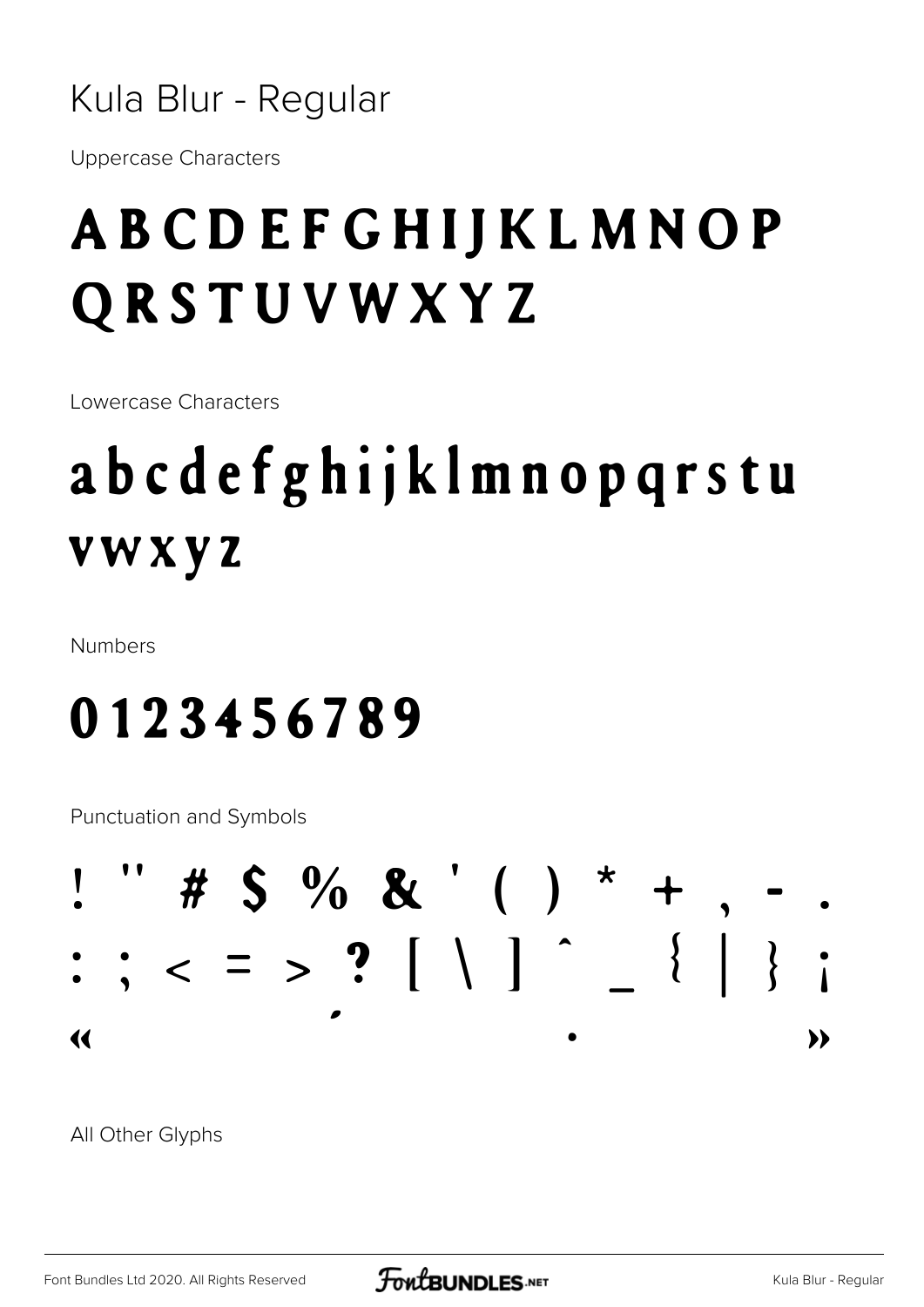# **À Á Â Ã Ä Å Ç È É Ê Ë Ì Í Î Ï Ñ Ò Ó Ô Õ Ö Ø Ù Ú Û Ü Ý à á â ã ä å ç è é ê ë ì í î ï ñ ò ó ô õ ö ø ù ú û ü ý ÿ Ā ā Ă ă Ć ć Č č**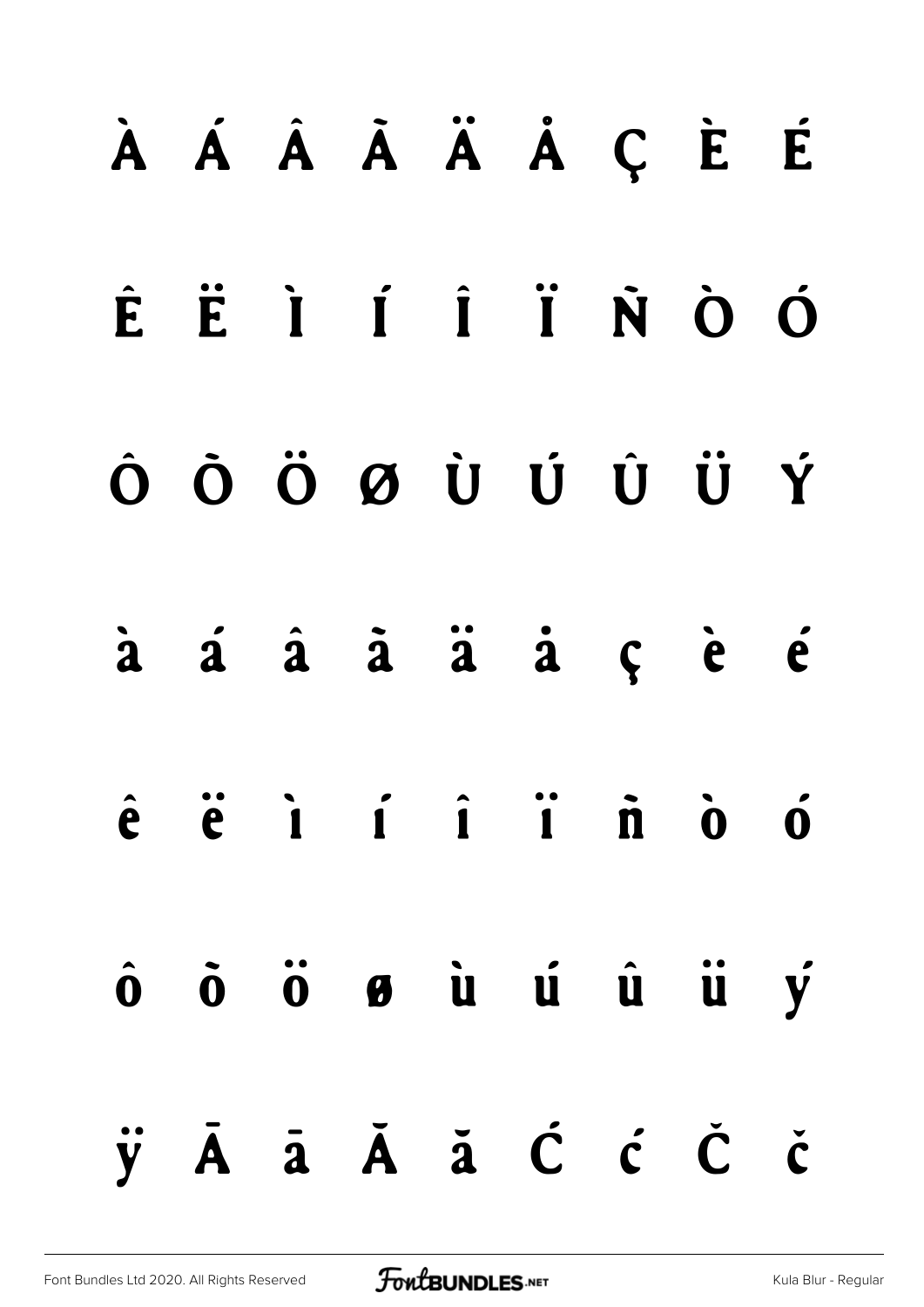|  |  |             | ĎďĒēĖėĚěĞ                                                                       |  |
|--|--|-------------|---------------------------------------------------------------------------------|--|
|  |  |             |                                                                                 |  |
|  |  |             | L I N n N n O o R                                                               |  |
|  |  |             | $\dot{r}$ $\dot{R}$ $\dot{r}$ $\dot{S}$ $\dot{s}$ $\dot{S}$ $\dot{S}$ $\dot{S}$ |  |
|  |  |             | Ť ť Ù ù Ū ū Ù ù Ÿ                                                               |  |
|  |  |             | Z z z z ž z Q G I                                                               |  |
|  |  | N R Y B H L |                                                                                 |  |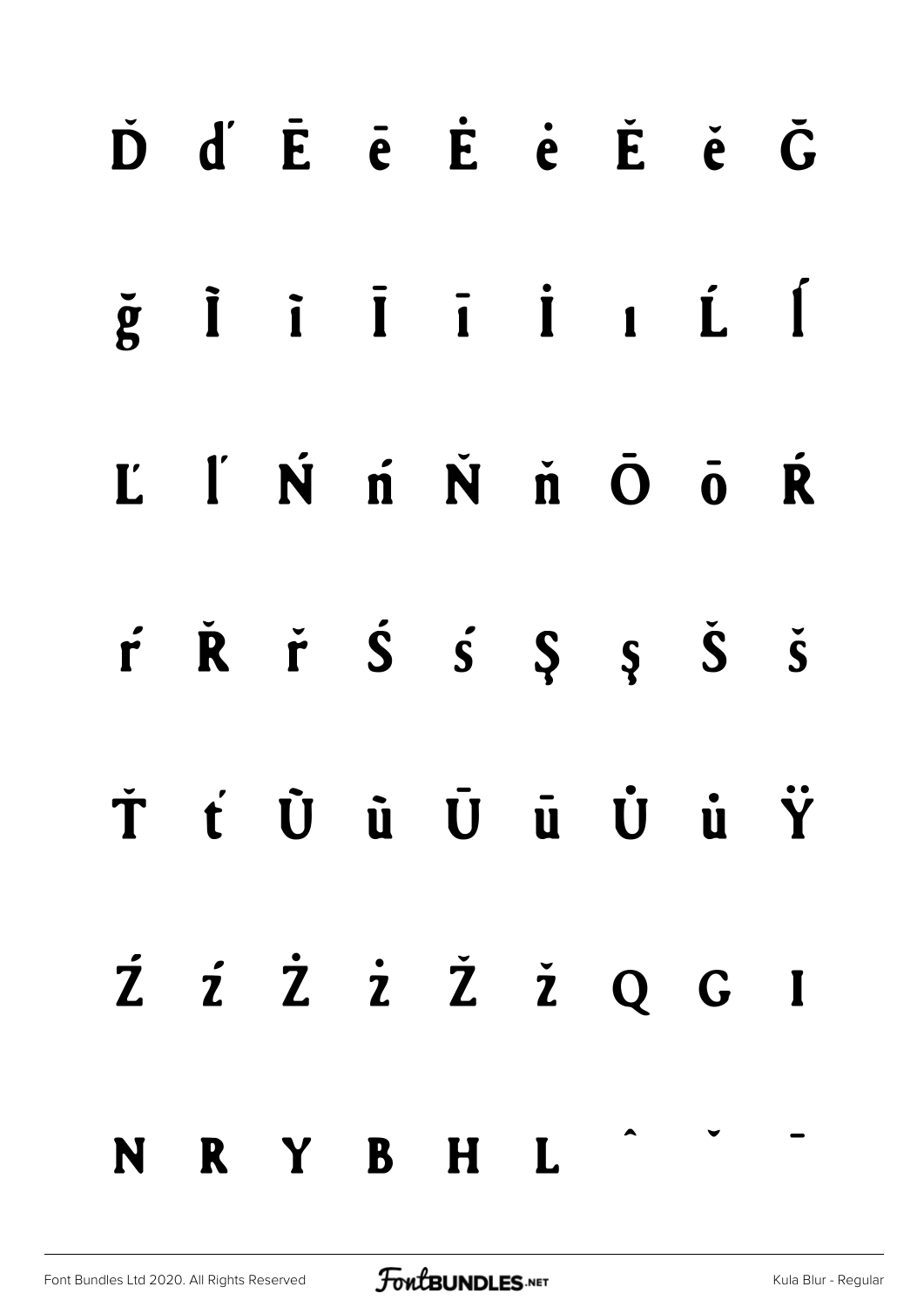

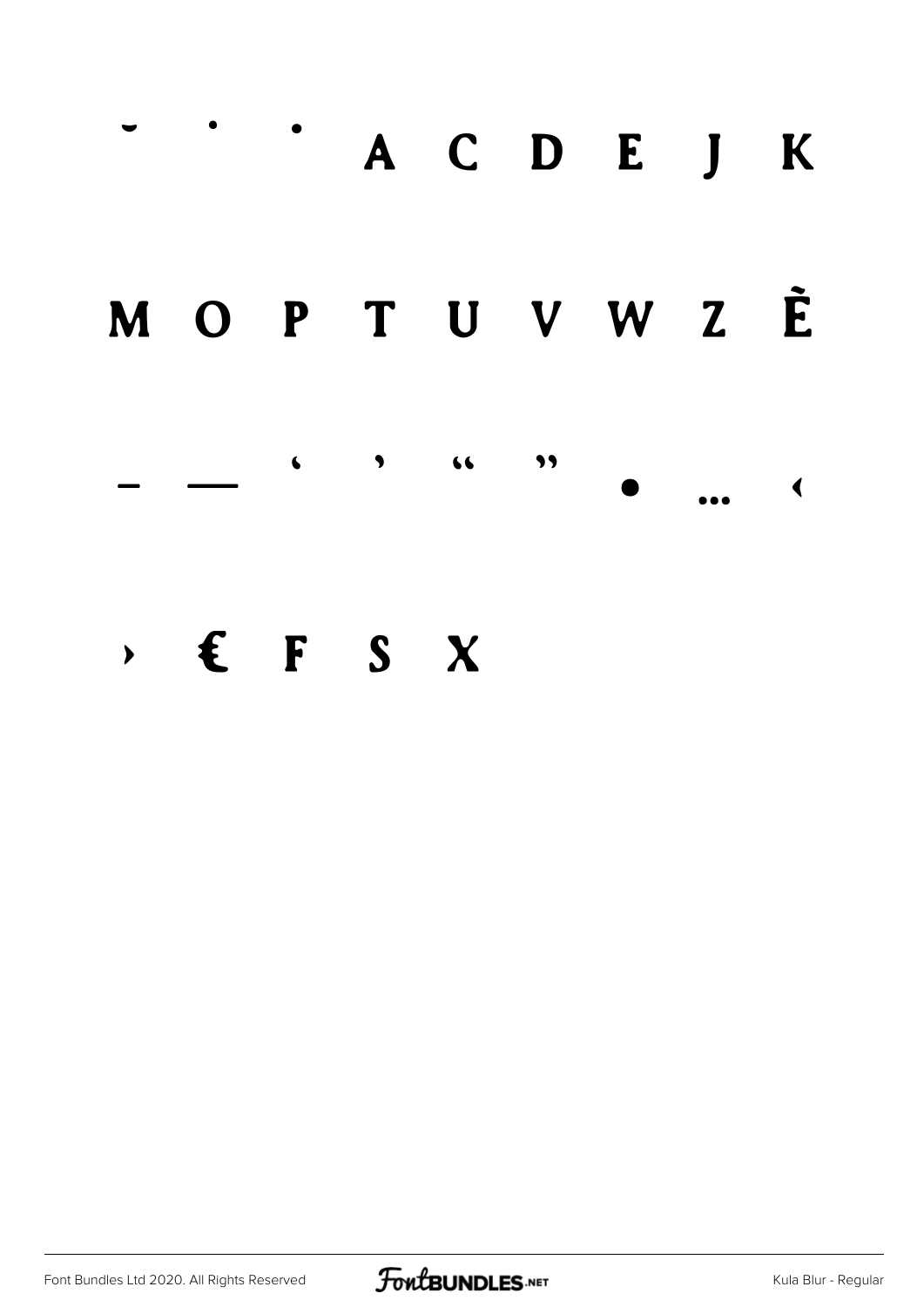## Kula Shedow - Regular

**Uppercase Characters** 

## ABCDEFGHIJKLMNOP QRSTUVWXYZ

Lowercase Characters

# abcdefghijklmnopgrstu VWXYZ

**Numbers** 

0123456789

Punctuation and Symbols

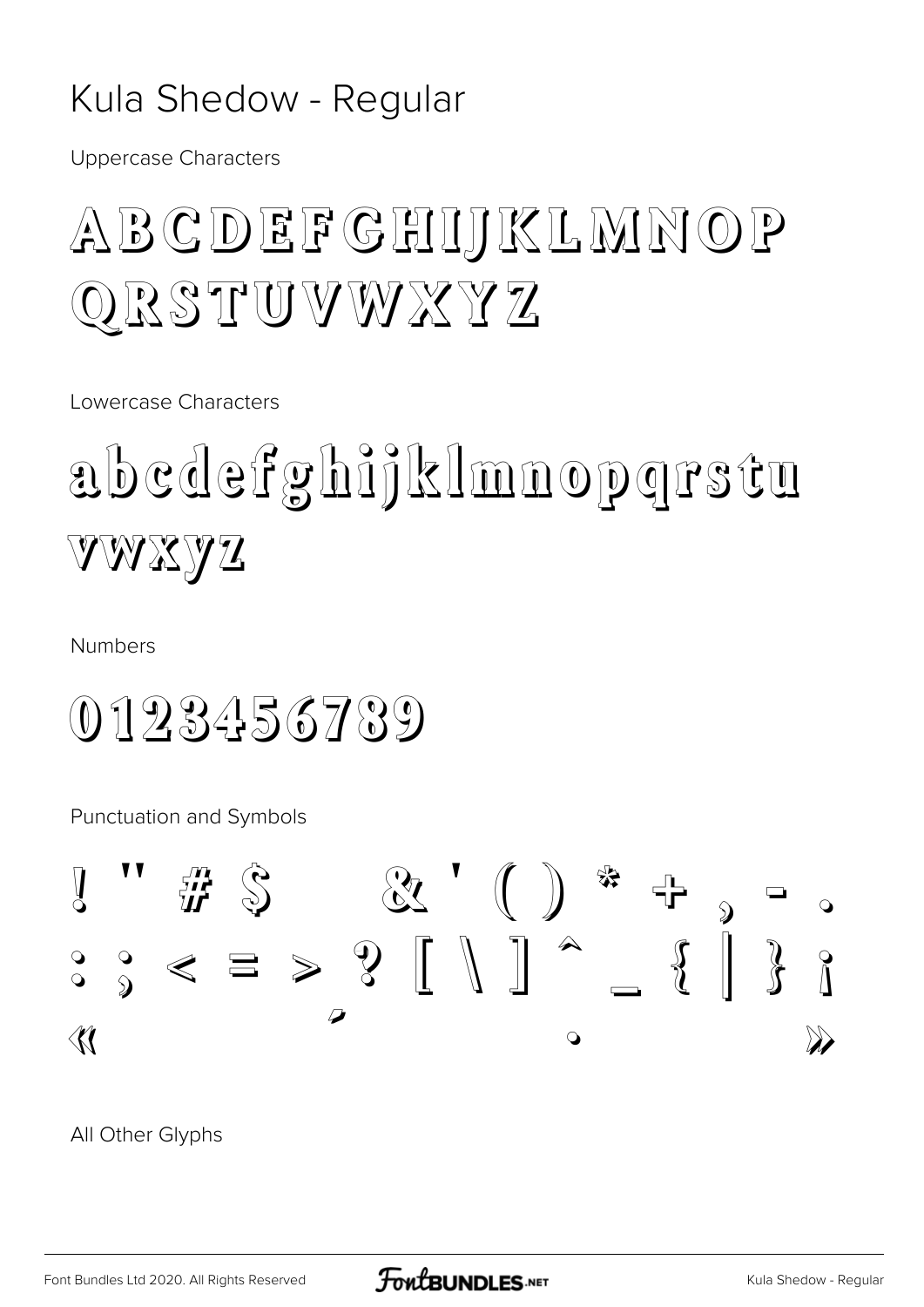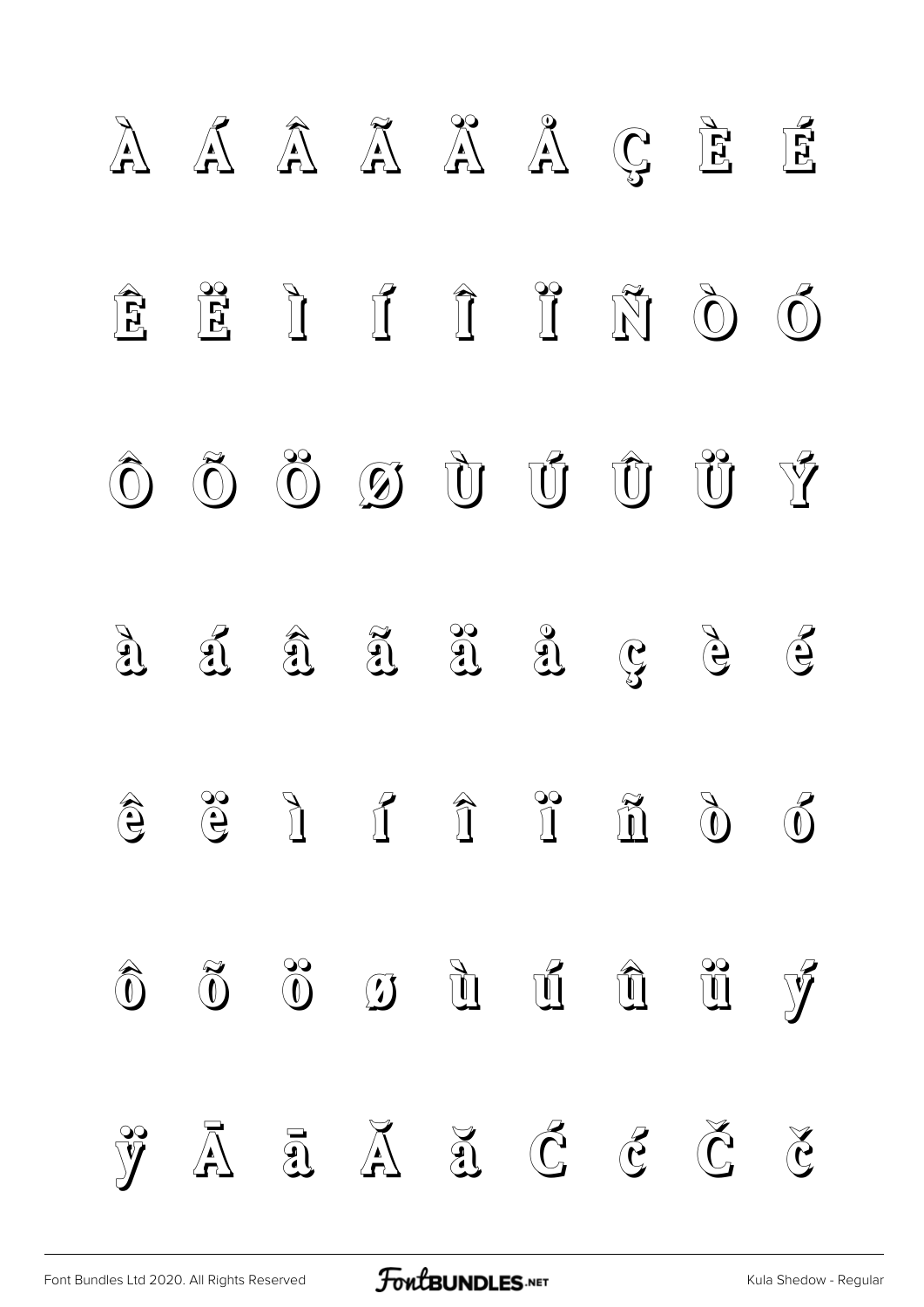|  |  | $\overrightarrow{D}$ $\overrightarrow{E}$ $\overrightarrow{E}$ $\overrightarrow{E}$ $\overrightarrow{E}$ $\overrightarrow{E}$ $\overrightarrow{E}$ $\overrightarrow{G}$ |  |  |
|--|--|-------------------------------------------------------------------------------------------------------------------------------------------------------------------------|--|--|
|  |  | $\S$ iii ii iii                                                                                                                                                         |  |  |
|  |  | $\begin{array}{ccccccccccccc} \mathbb{C} & \mathbb{I} & \mathbb{N} & \mathbb{C} & \mathbb{N} & \mathbb{N} & \mathbb{C} & \mathbb{C} & \mathbb{C} \end{array}$           |  |  |
|  |  | $\mathbb{F}$ $\mathbb{R}$ $\mathbb{F}$ $\mathbb{S}$ $\mathbb{S}$ $\mathbb{S}$ $\mathbb{S}$ $\mathbb{S}$ $\mathbb{S}$                                                    |  |  |
|  |  | řú Čũ Čũ Ū Čũ Ŷ                                                                                                                                                         |  |  |
|  |  | $\tilde{Z}$ $\tilde{Z}$ $\tilde{Z}$ $\tilde{Z}$ $\tilde{Z}$ $\tilde{Q}$ $G$ I                                                                                           |  |  |
|  |  | NRYBHI                                                                                                                                                                  |  |  |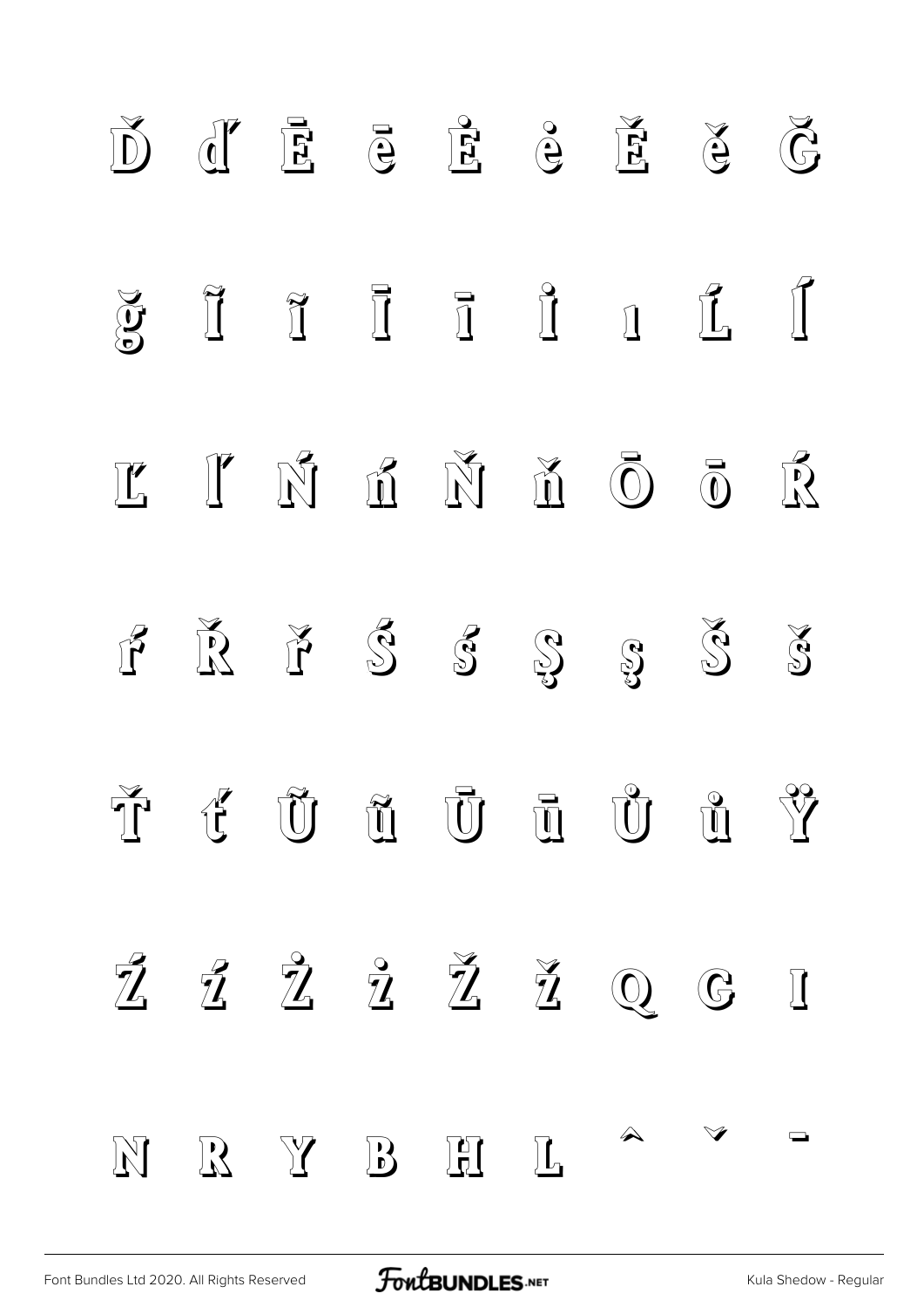$\blacktriangledown$  $\bullet$  $\odot$ A C D E J K  $\widetilde{\mathbf{E}}$ MO P TUVWZ  $\infty$  $\sum_{i=1}^{n} a_i$  $\Im$  $\mathcal{S}$  $\bigcirc$  $\mathcal{A}$  $\infty$  $\mathbf{E}$  $F S X$  $\sum_{i=1}^{n} a_i$ 

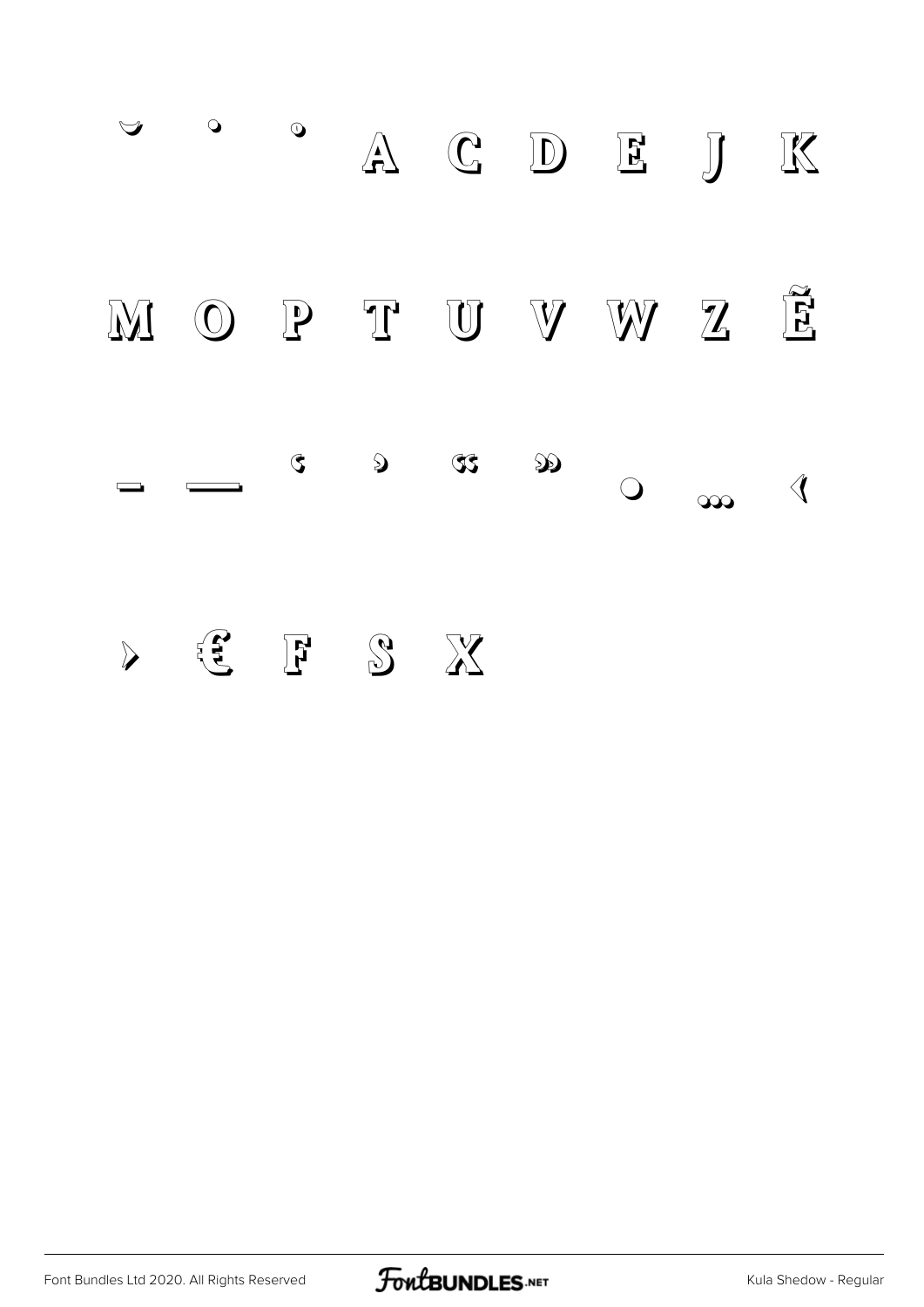## Kula Out Line - Regular

**Uppercase Characters** 

## ABCDEFGHIJKLMNOP QRSTUVWXYZ

#### Lowercase Characters

abcdefghijklmnopgrstu VWXYZ

#### **Numbers**

## $0123456789$

### Punctuation and Symbols

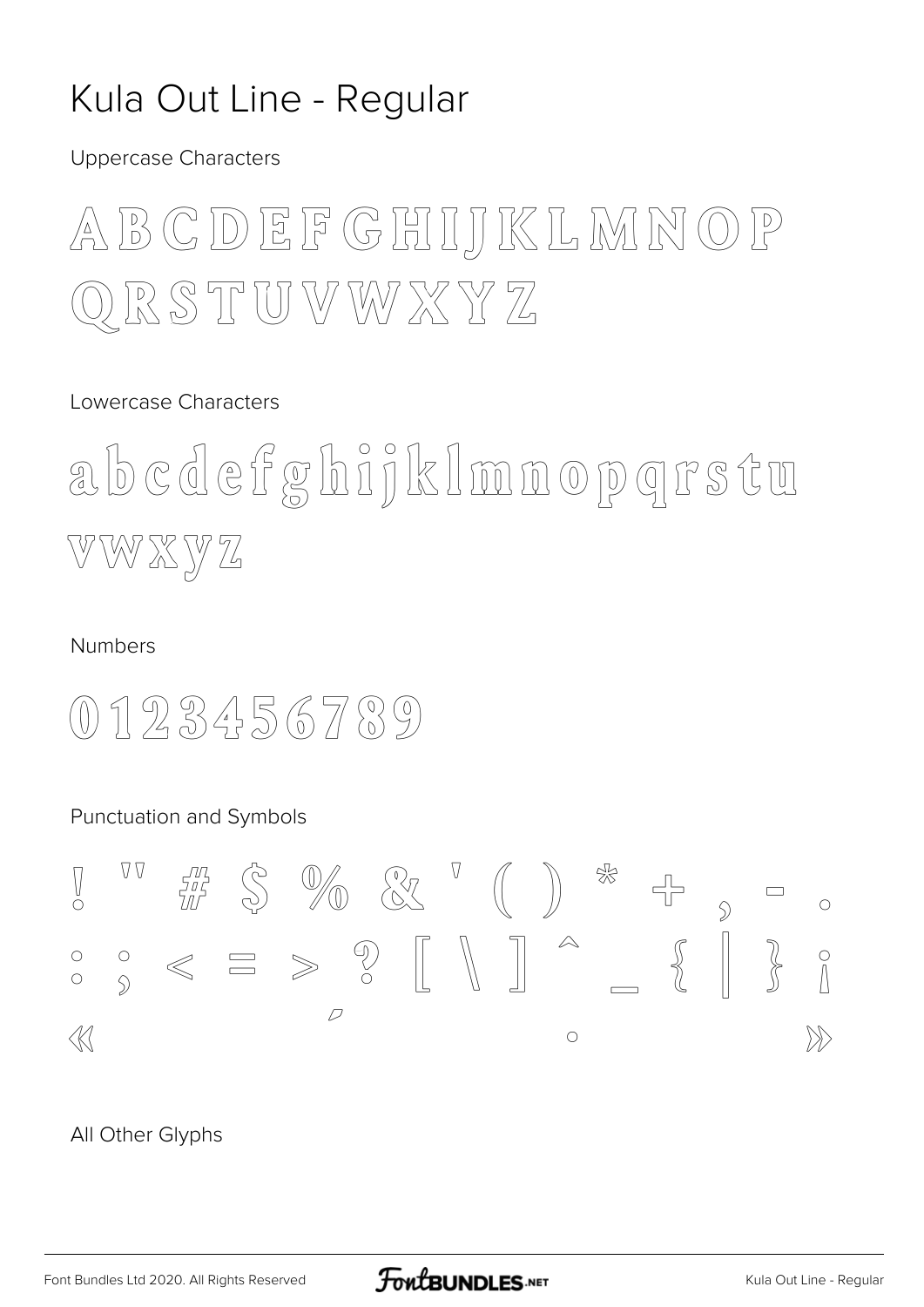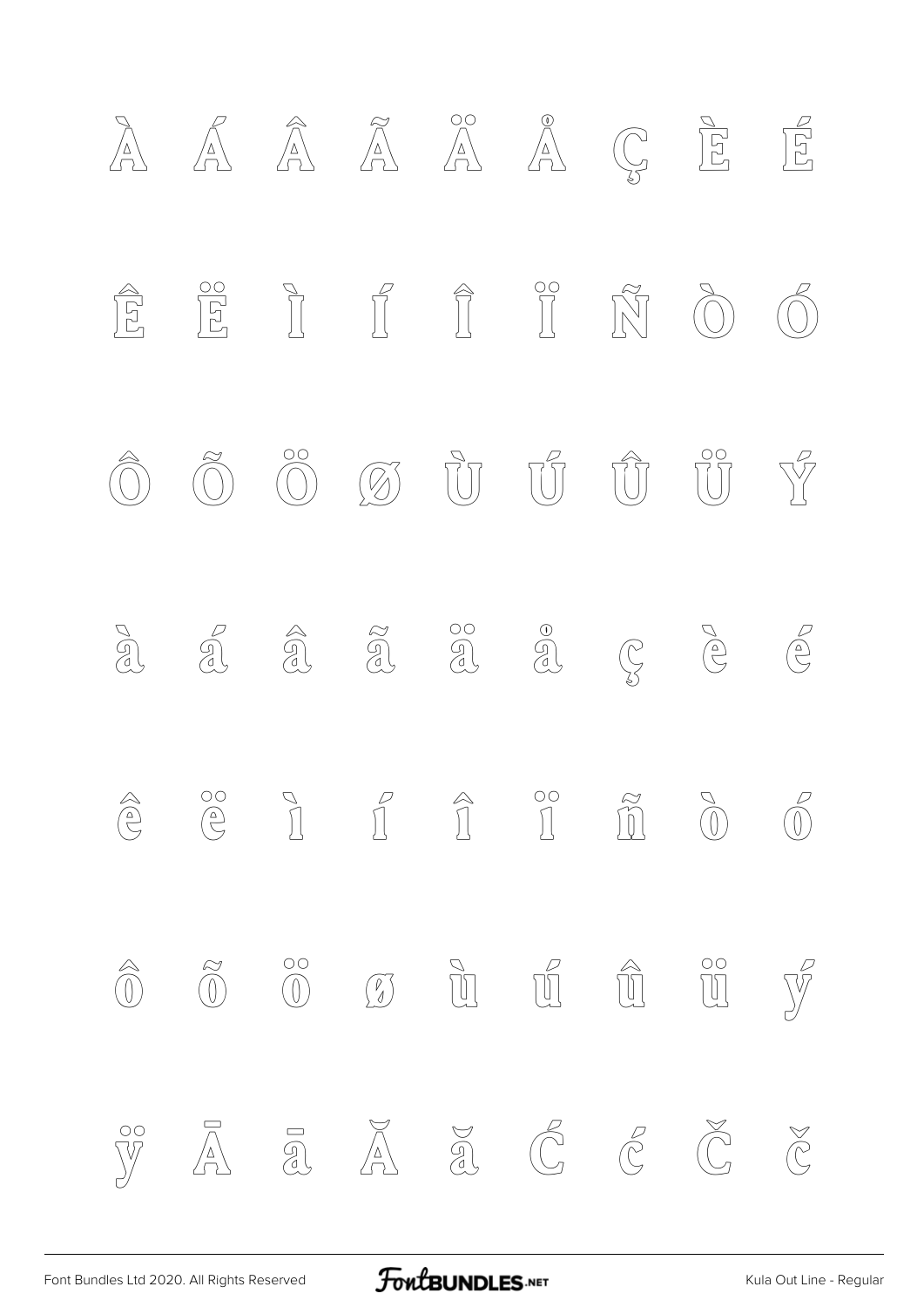|  |  |         | $\begin{array}{ccc} \mathbb{D} & \mathbb{E} & \mathbb{E} & \mathbb{E} & \mathbb{E} & \mathbb{E} & \mathbb{E} & \mathbb{E} & \mathbb{E} & \mathbb{E} & \mathbb{E} & \mathbb{E} & \mathbb{E} & \mathbb{E} & \mathbb{E} & \mathbb{E} & \mathbb{E} & \mathbb{E} & \mathbb{E} & \mathbb{E} & \mathbb{E} & \mathbb{E} & \mathbb{E} & \mathbb{E} & \mathbb{E} & \mathbb{E} & \mathbb{E} & \mathbb{E} & \mathbb{E} & \mathbb{E} & \mathbb$ |  |
|--|--|---------|------------------------------------------------------------------------------------------------------------------------------------------------------------------------------------------------------------------------------------------------------------------------------------------------------------------------------------------------------------------------------------------------------------------------------------|--|
|  |  |         |                                                                                                                                                                                                                                                                                                                                                                                                                                    |  |
|  |  |         | $\begin{array}{ccc} \boxed{V} & \boxed{V} & \boxed{V} & \boxed{0} & \boxed{N} & \boxed{0} & \boxed{0} & \boxed{N} \end{array}$                                                                                                                                                                                                                                                                                                     |  |
|  |  |         |                                                                                                                                                                                                                                                                                                                                                                                                                                    |  |
|  |  |         |                                                                                                                                                                                                                                                                                                                                                                                                                                    |  |
|  |  |         | $\overline{Z}$ $\overline{Z}$ $\overline{Z}$ $\overline{Z}$ $\overline{Z}$ $\overline{Z}$ $\mathbb{Q}$ $\mathbb{G}$ I                                                                                                                                                                                                                                                                                                              |  |
|  |  | NRY BHL |                                                                                                                                                                                                                                                                                                                                                                                                                                    |  |